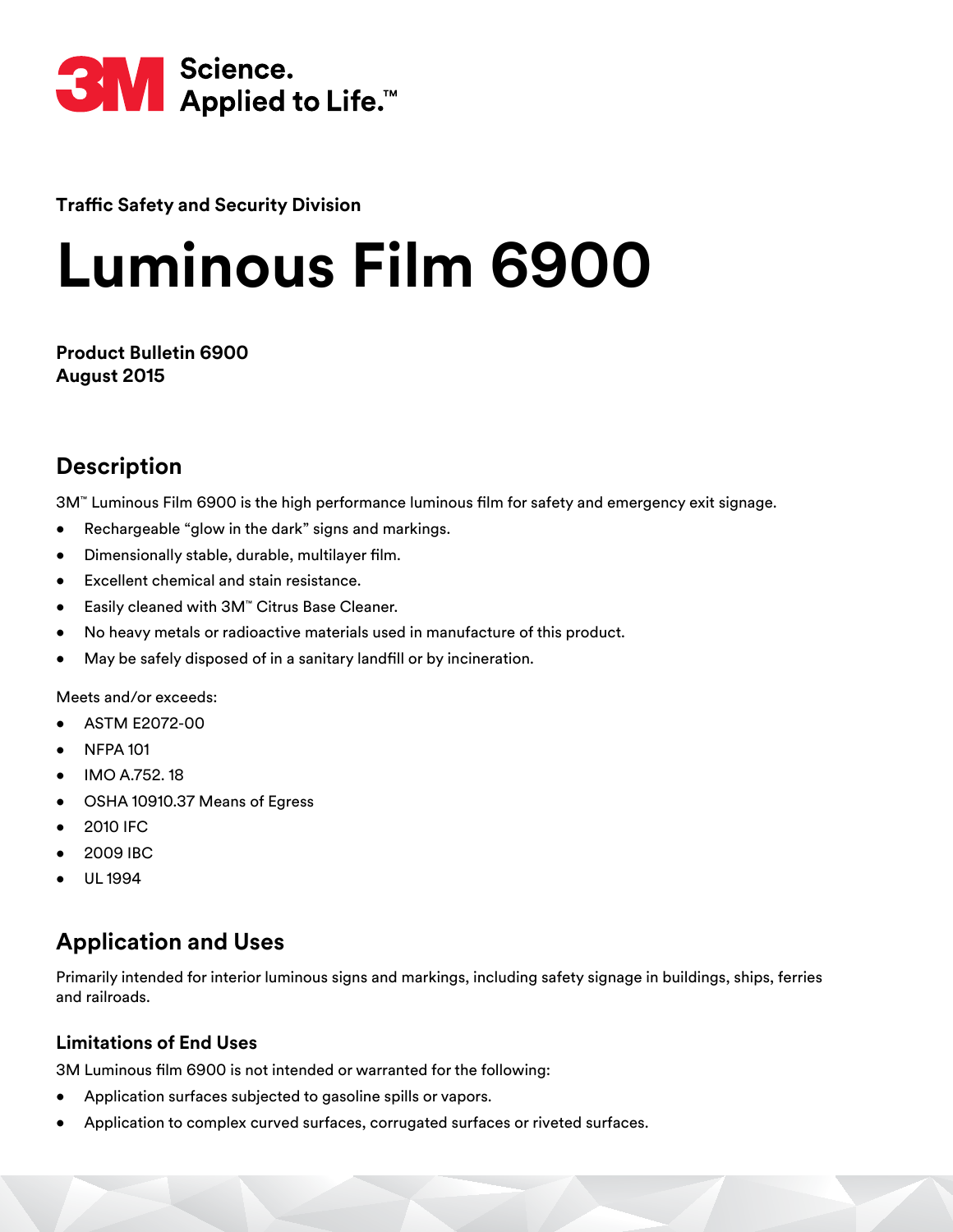## **Compatible Products**

The following products can be used with 6900 luminous film:

- 3M™ Diamond Grade DG<sup>3</sup> Reflective Sheeting Series 4090
- 3M™ Scotchcal™ Film Series 180, 3630, 3650, 3690
- 3M™ Application Prespacing Tape SCPS-2
- May be imaged using 3M™ Scotchcal™ Screen Printing Inks 2900 and 9800 or thermal transfer methods.

# **Product Data**

#### **Physical Properties**

| <b>Property</b>                                | <b>Description</b>                                                   |  |
|------------------------------------------------|----------------------------------------------------------------------|--|
| <b>Visual Appearance</b>                       | Glossy appearance, light yellow green<br>color                       |  |
| <b>Adhesive</b>                                | <b>Permanent pressure sensitive</b>                                  |  |
| <b>Application Surface</b>                     | Flat, simple curves                                                  |  |
| Luminance<br>(per ASTM E 2073)                 | <b>Exceeds luminance requirements</b><br>specified in ASTM E 2072-00 |  |
| <b>Application</b><br><b>Temperature Range</b> | 50°F to 100°F<br>10°C to 38°C                                        |  |

#### **Typical Physical Properties**

| <b>Property</b>                         | <b>Values</b>                                       |
|-----------------------------------------|-----------------------------------------------------|
| <b>Thickness</b><br>(film and adhesive) | 8-9 mils                                            |
| Service temperature range               | -30°F to 200°F<br>$-34^{\circ}$ C to $90^{\circ}$ C |
| <b>Applied shrinkage</b>                | 0.031 inch<br>0.8 <sub>mm</sub>                     |

# **General Performance Considerations**

The durability of 3M™ Luminous Film 6900 depends on the following:

- Selection and preparation of the substrate
- Application methods
- Cleaning methods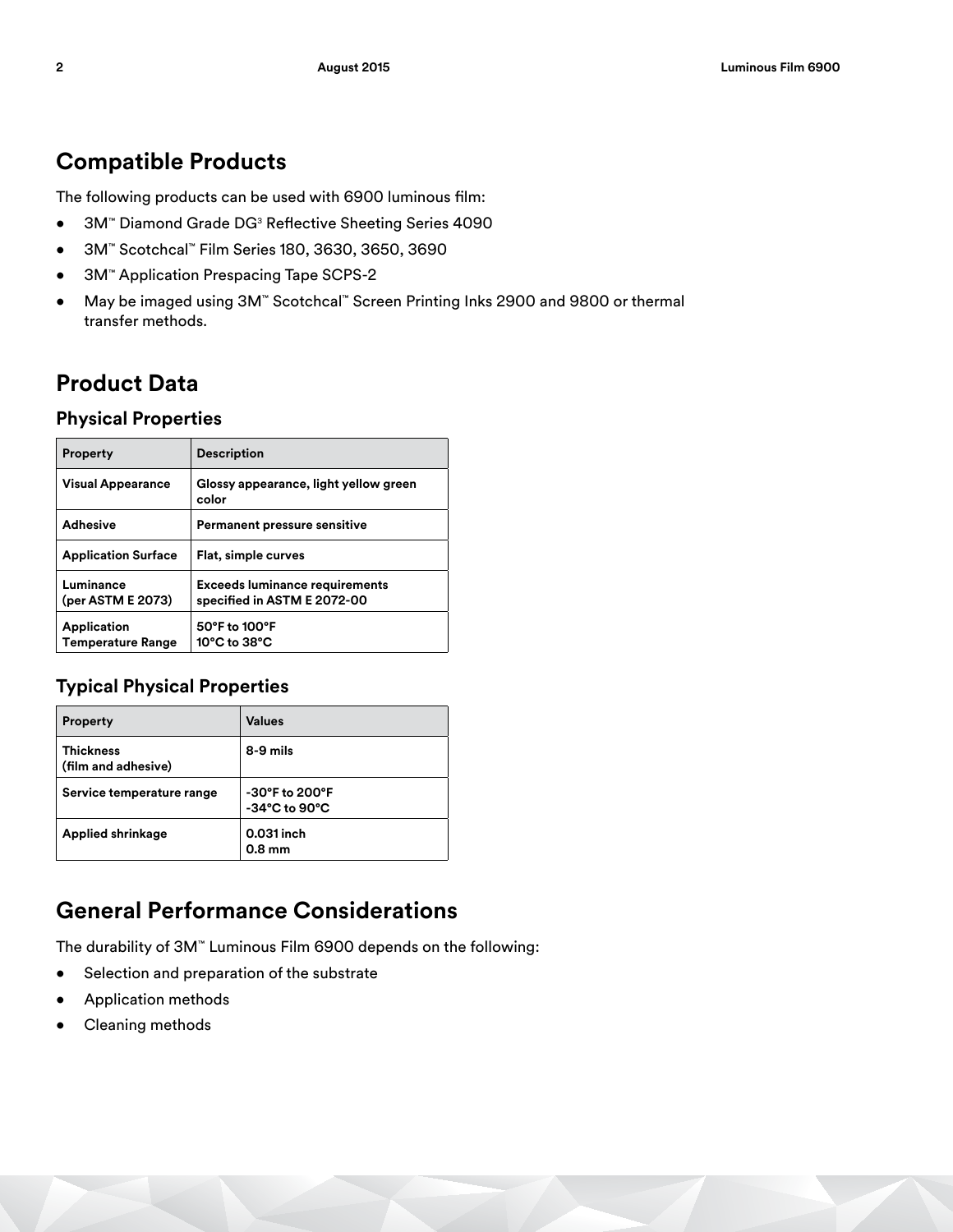# **Cutting**

The accepted cutting methods for 3M luminous film 6900 are bandsaw, guillotine, hand cut, die cut, and flatbed electronic cutter.

# **Application**

Apply 3M luminous film 6900 like any other 3M pressure sensitive film. The application temperature range for both the air and substrate is 50°F to 100°F (10°C to 38°C).

### **Removal**

3M luminous film 6900 has an aggressive, pressure sensitive adhesive. The use of a heat gun or steam cleaner will aid in removal. 3M™ Citrus Base Cleaner is recommended for the removal of adhesive residue from substrates.

### **Luminance Characteristics**

The afterglow of luminous film degrades with time once the charging source is removed. This characteristic must be taken into account when designing and locating signs and markings. The amount of afterglow visibility (luminance level) depends upon the observation conditions such as ambient light, observer, etc. Typical afterglow (luminance) values for 6900 luminance film are:

#### **ASTM E 2072-00**

| <b>Elapsed Time</b><br>(Minutes) | <b>Luminance Specification</b><br>(mcd/m <sup>2</sup> ) | <b>Typical Luminance<sup>1</sup></b><br>(med/m <sup>2</sup> ) |
|----------------------------------|---------------------------------------------------------|---------------------------------------------------------------|
| 10                               | 20                                                      | 50                                                            |
| 60                               | 2.8                                                     | 6                                                             |

**1 Luminance is measured according to ASTM E 2073-00 "Standard Test Method for Photopic Luminance of Photoluminescent (Phosphorescent) Markings."**

#### **Chemical Characteristics**

- Resists mild acids, mild alkalis, and salt spray.
- Excellent water resistance.

# **Storage and Packaging**

3M luminous film 6900 should be stored in a cool, dry area, preferably at 65-75ºF (18-24ºC) and 30-50% relative humidity and should be applied within one year of purchase.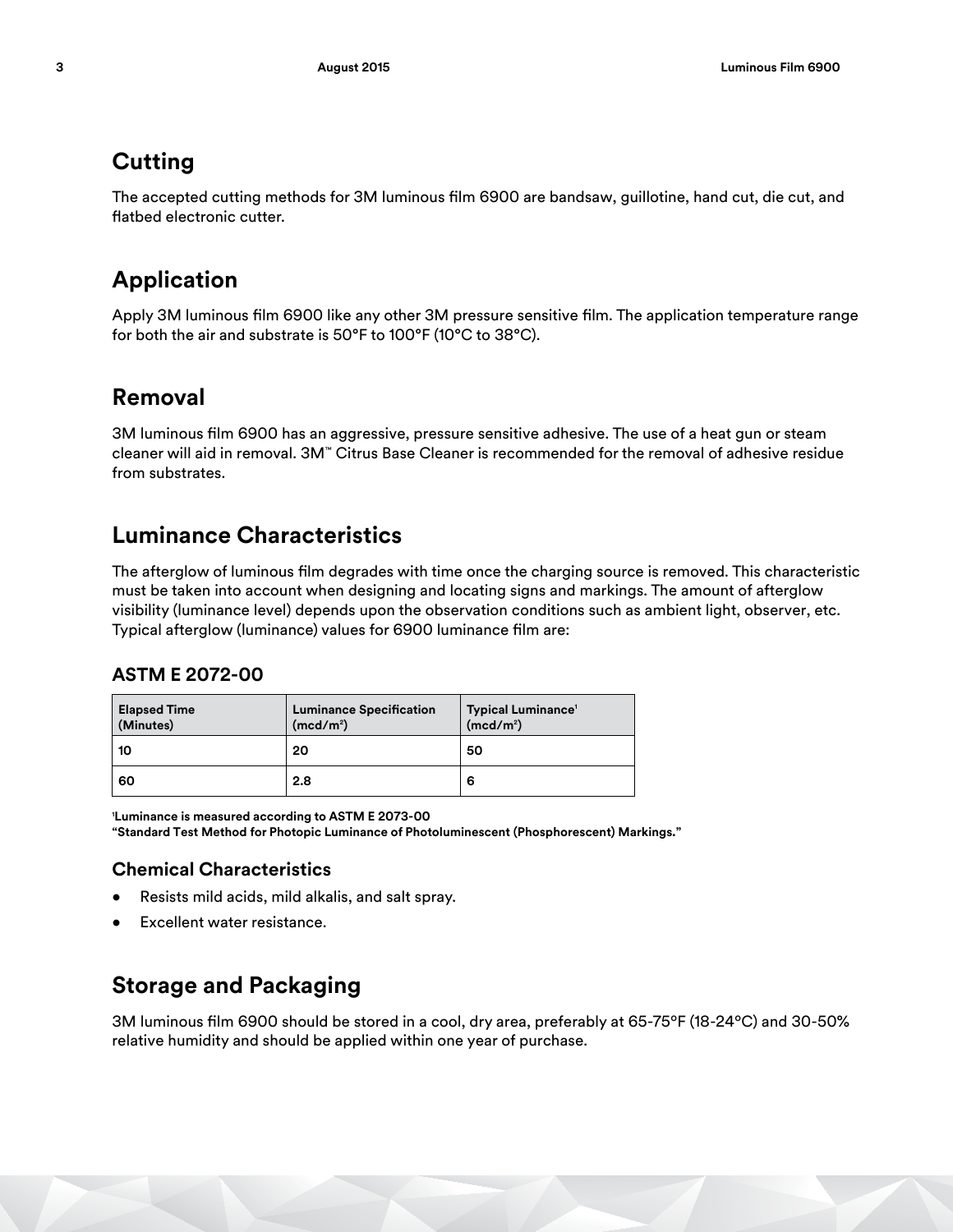## **Health and Safety Information**

Read all heath hazard, precautionary, and first aid statements found in the Material Safety Data Sheet and/or product label of chemicals prior to handling or use.

### **Warranty**

3M warrants that 3M™ Luminous Film 6900 sold by 3M to be used for interior photoluminescent signing in the United States and Canada will remain effective for seven (7) years interior exposure and one (1) year exterior exposure. If 3M™ Luminous Film is processed and applied in accordance with all 3M application and fabrication procedures provided in 3M's product bulletins, information folders, technical memos (which will be furnished upon request), including the exclusive use of 3M compatible products, protective overlay films, application tapes and recommended application equipment; and if the film deteriorates due to fading or cracking 3M's sole responsibility and purchaser's and user's exclusive remedy shall be:

#### **3M will replace 3M materials per the following:**

| <b>Total Warranty Period</b> | <b>Full Materials Replacement</b> | <b>Pro-Rata Materials</b><br>Replacement | <b>Monthly Reduction in</b><br><b>Allowance</b> |
|------------------------------|-----------------------------------|------------------------------------------|-------------------------------------------------|
| 7 yrs. (84 mos)              | 52 mos.                           | 53rd - 84th mo.                          | 1/32                                            |

#### **Conditions**

Such failure must be solely the result of design or manufacturing defects in the luminous film and not of outside causes such improper fabrication, handling, maintenance or installation; use of process colors, thinners, or coatings not made by 3M; use of application procedures not recommended by 3M; applied to a surface at greater than ±20° from vertical; failure of substrate; exposure to chemicals, abrasion and other mechanical damage from fasteners used to mount the marking; collisions, vandalism or malicious mischief.

3M reserves the right to determine the method of replacement.

Replacement sheeting will carry the unexpired warranty of the sheeting it replaces.

Claims made under this warranty will be honored only if 3M is notified of a failure within a reasonable time, reasonable information requested by 3M is provided, and 3M is permitted to verify the cause of the failure.

#### **Limitation of Liability**

**3M's liability under this warranty is limited to replacement as stated herein, and 3M assumes no liability for any incidental or consequential damages, such as lost profits, business or revenues in any way related to the product regardless of the legal theory on which the claim is based. THIS WARRANTY IS MADE IN LIEU OF ALL OTHER WARRANTIES, EXPRESS OR IMPLIED, INCLUDING BUT NOT LIMITED TO THE IMPLIED WARRANTIES OF MERCHANTABILITY, OF FITNESS FOR A PARTICULAR PURPOSE, AND ANY IMPLIED WARRANTY ARISING OUT OF A COURSE OF DEALING OR OF PERFORMANCE, CUSTOM OR USAGE OF TRADE.**